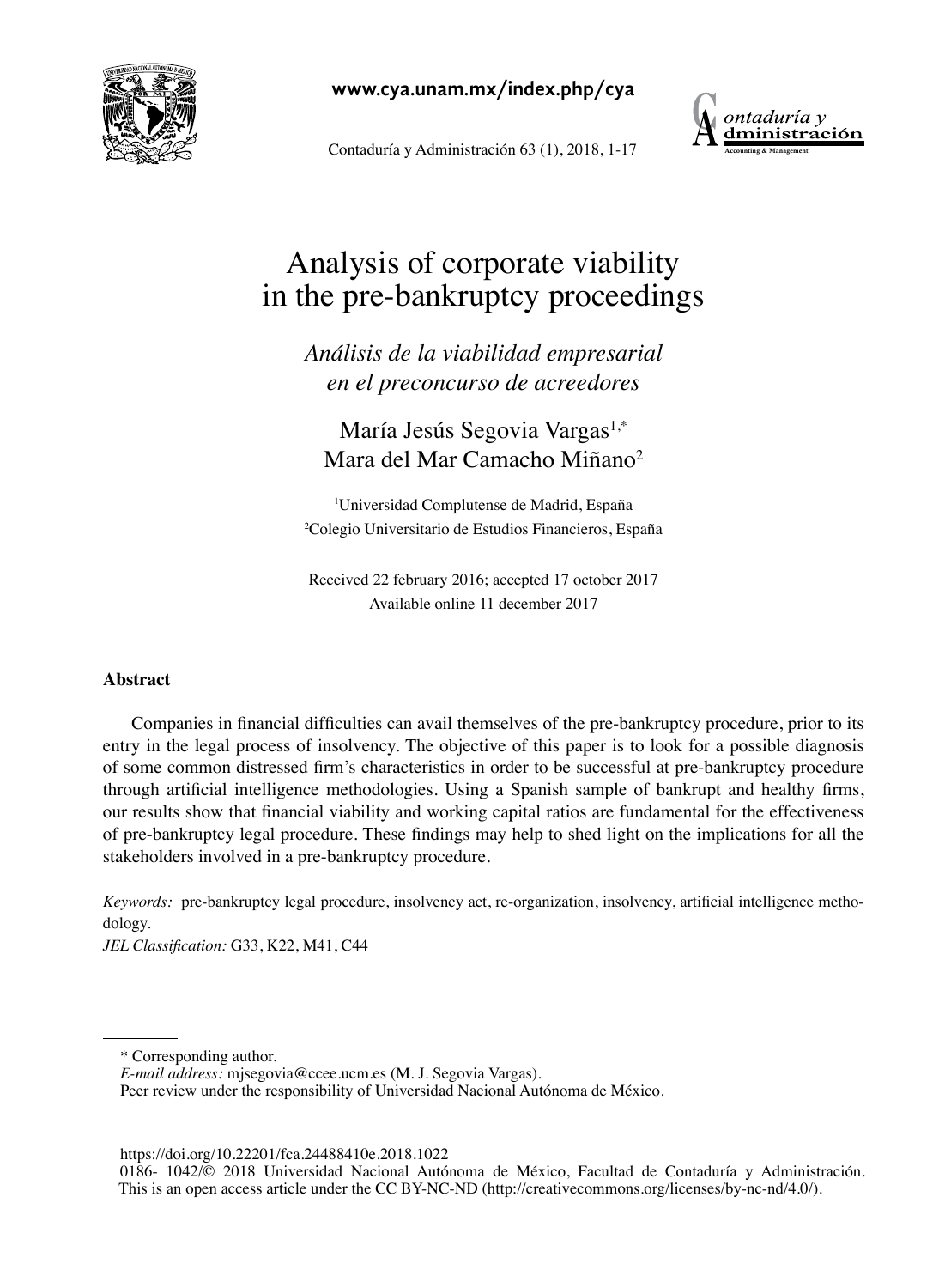#### **Resumen**

Las empresas en dificultades financieras pueden acogerse al preconcurso de acreedores, previo a su entrada en el proceso legal de insolvencias. El objetivo de este estudio es el posible diagnóstico de algunas características comunes que tienen las empresas con dificultades financieras para conseguir el éxito del preconcurso de acreedores, proponiendo el uso de metodologías de inteligencia artificial como complemento a los análisis tradicionales. Utilizando una muestra española de empresas en concurso y "sanas" se obtiene que los ratios de viabilidad financiera y del fondo de maniobra son determinantes para la efectividad del preconcurso. Nuestros resultados tienen importantes implicaciones para jueces, administradores concursales, auditores y gestores de empresas en concursos de acreedores.

*Palabras clave:* preconcurso acreedores, ley concursal, reorganización, insolvencia, metodologías de inteligencia artificial

*Códigos JEL:* G33, K22, M41, C44

#### **Introduction**

Economic crisis situations cause heavy losses in general for the economy, and in particular for companies. The insolvency of companies causes a significant alteration of macroeconomic figures that are as relevant for the countries as the increase of the unemployment rate, an increase of public debt in relation to the gross domestic product (GDP) or a decrease of the real growth of the GDP. In these circumstances, the focus of the bankruptcy laws is essential for the market, as they can even condition the national economy (LaPorta et al., 1998). It is therefore necessary to make an effort in the possible prediction of its causes and consequences (Du Jardin, 2015; Bauweraerts, 2016). For instance, the resolution of bankruptcy proceedings are different in each country, as there are different bankruptcy laws according to each approach (Weijs, 2012; Georgescu and Baciu, 2014). Therefore, the type of bankruptcy regulation that is established in a country is not a trivial matter. There are economic studies that justify the ways bankruptcy laws can condition the development of a country entrepreneurship (Lee et al., 2011), the national economic growth (Laporta et al., 1998), the economic stability (Beraho, 2010), and even the development of the stock markets (Levine, 1998). In fact, it has been empirically proven how a bankruptcy law can condition foreign investment in a country (Pindado et al., 2008). Furthermore, in countries like Spain, where bank dependency for the financing of companies is very high (Krivogorsky et al., 2011), the problem of insolvency becomes a global problem for the national economy. Because of this, the correct development of insolvency regulation is of utmost importance to promote the economic growth and legal certainty of the investors.

The objective of the Bankruptcy Law (BL) in Spain is to try to solve the financial viability problems of companies through the regulation of a legal procedure. In the case of viable companies that have liquidity problems, the aim is for them to reorganize and remain in the market—through an arrangement procedure—and for those companies that are not viable to disappear from the market through liquidation—through a liquidation procedure—(Fernández, 2004). However, the implementation of the BL, given the adverse situations of the current global economic context, has not been entirely as efficient as the legislator would have liked.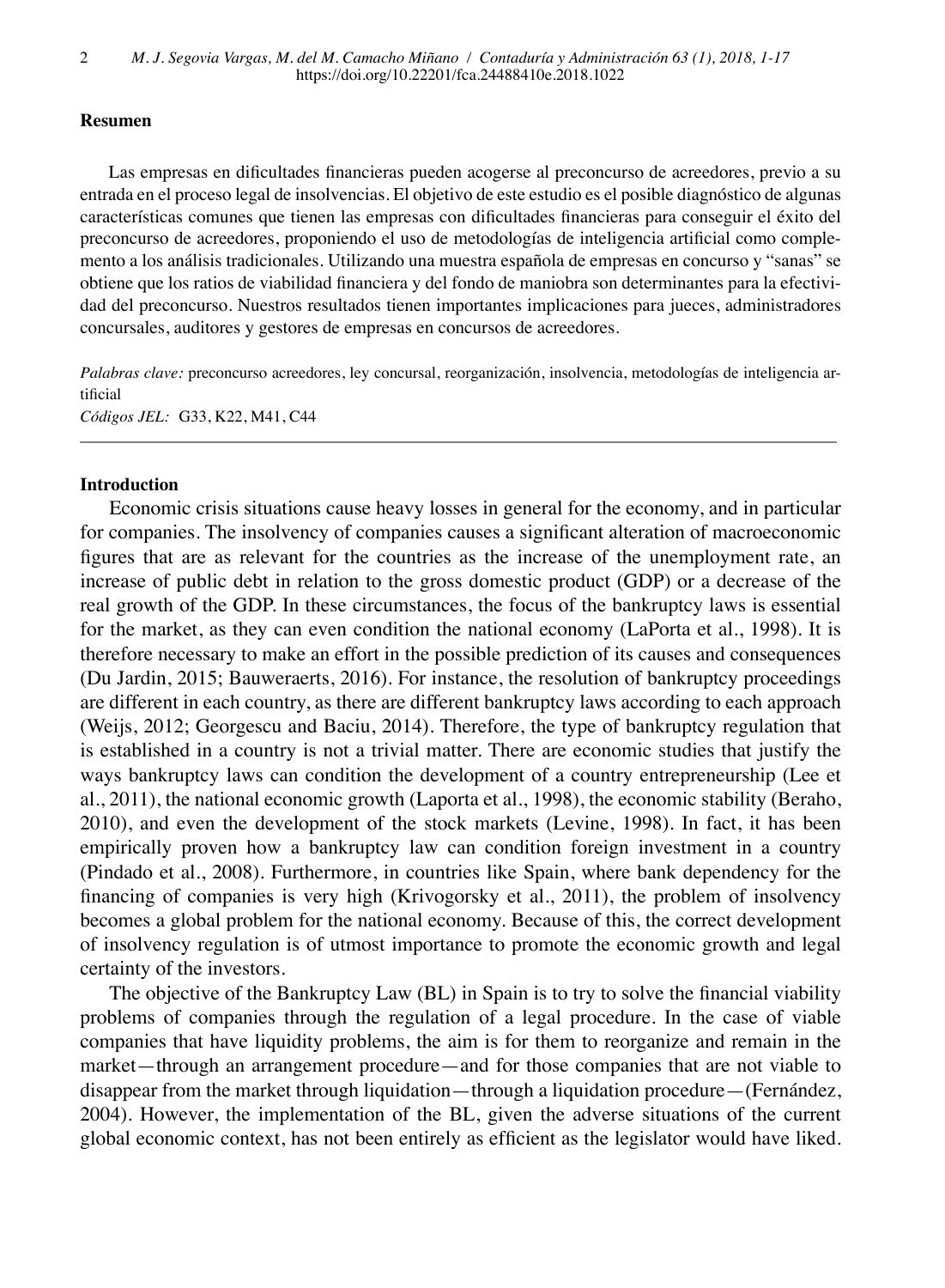According to the 2011 yearbook of bankruptcy statistics<sup>1</sup>, around 93 companies out of 100 that begin bankruptcy proceedings are liquidated.

In the Spanish BL, same as in other legislations at an international level, the legal proceeding is divided into three phases: the 'pre-bankruptcy' or anticipated proposal for settlement, the common phase, and the subsequent phase. In order to favoring refinancing, reducing the cost of the bankruptcy proceedings, and facilitating the procedure, the BL was modified in 2009 and 2011, and recently with the RD 4/2014, to make the 'pre-bankruptcy' more effective, which is the object of analysis of this article. Before requesting the start of the judicial proceeding, other solutions are sought—such as private refinancing—to be able to remain in the market without the weight of the 'bankruptcy' label. To avoid these problems, the aim is to reduce the procedure and improve its efficiency with new tools, such as refinancing agreements and protective shields (Pulgar Ezquerra, 2011).

The 'pre-bankruptcy proceedings' are based on an 'extrajudicial' communication (with a lawyer and a court representative) by the company to inform the Court that negotiations have been started to reach a refinancing agreement or to put forth an anticipated proposal for settlement. This process is subject to several legal modifications to adapt to the economic reality at the time (Olivencia Ruiz, 2015). Its ultimate purpose is to "prevent" the corporate crisis from becoming irreversible through measures that help anticipate the situation of the business and subsequently be able to take ideal remedial actions (Fernández del Pozo, 2010). In this manner, an extension is granted to companies in a situation of insolvency in the shortterm, as the law suspends the obligation of the debtor to present the voluntary declaration of bankruptcy for a maximum period of four months. This procedure also blocks the presentation of the obligatory declaration by its creditors. For a company in trouble to be able to access the pre-bankruptcy phase it must fulfill two requirements: having initiated negotiations to obtain a possible anticipated agreement and, within a period of two months, inform the competent court.

During the pre-bankruptcy period, the debtors obtain undeniable benefits, given that the company is able to look for ways to refinance its debt and thus avoid the bankruptcy proceedings; it can plan a possible agreement when it begins the bankruptcy proceedings; or it can file for voluntary bankruptcy without the stress of 'in extremis' situations. However, the pre-bankruptcy phase can also cause harm to the creditors if it is not correctly employed, as they can see their collection expectations reduced or see a greater time delay (Hernández Arranz, 2009). In practice, the implementation of the pre-bankruptcy proceedings have been questioned as some companies (the Rumasa case<sup>2</sup> and its subsidiaries, for example) have used this extrajudicial proceeding for their managers to avoid the risk of obligatory bankruptcy and remain in management, and, in some occasions, to be able to decapitalize it.

Taking the above into consideration, the objective of this study is to analyze the common characteristics of the companies associated to the success of their reorganization in a crisis from an empirical point of view. This with the objective of "diagnosing" in what companies the prebankruptcy proceedings would be effective and in which ones these proceedings would be an "induced coma situation", with the ensuing harm to its clients, creditors, and even stockholders, having to initiate the bankruptcy proceedings in an "urgent manner". For this, the financial

<sup>1</sup> Can be consulted on [https://www.registradores.org/estaticasm/Estadistica/concursal/Estadistica\\_Concursal\\_Anu](https://www.registradores.org/estaticasm/Estadistica/concursal/Estadistica_Concursal_Anuario.pdf)[ario.pdf](https://www.registradores.org/estaticasm/Estadistica/concursal/Estadistica_Concursal_Anuario.pdf)

<sup>2</sup> To learn more about this case, see the following news, among others: [http://www.europapress.es/economia/no](http://www.europapress.es/economia/noticia-nueva-rumasa-pide-preconcurso-diez-empresas-20110217191039.html)[ticia-nueva-rumasa-pide-preconcurso-diez-empresas-20110217191039.html;](http://www.europapress.es/economia/noticia-nueva-rumasa-pide-preconcurso-diez-empresas-20110217191039.html) [http://www.cincodias.com/articulo/em](http://www.cincodias.com/articulo/empresas/nueva-rumasa-sumaria-29-empresas-preconcurso-incluir-hoteles/20110303cdscdiemp_15/)[presas/nueva-rumasa-sumaria-29-empresas-preconcurso-incluir-hoteles/20110303cdscdiemp\\_15/](http://www.cincodias.com/articulo/empresas/nueva-rumasa-sumaria-29-empresas-preconcurso-incluir-hoteles/20110303cdscdiemp_15/).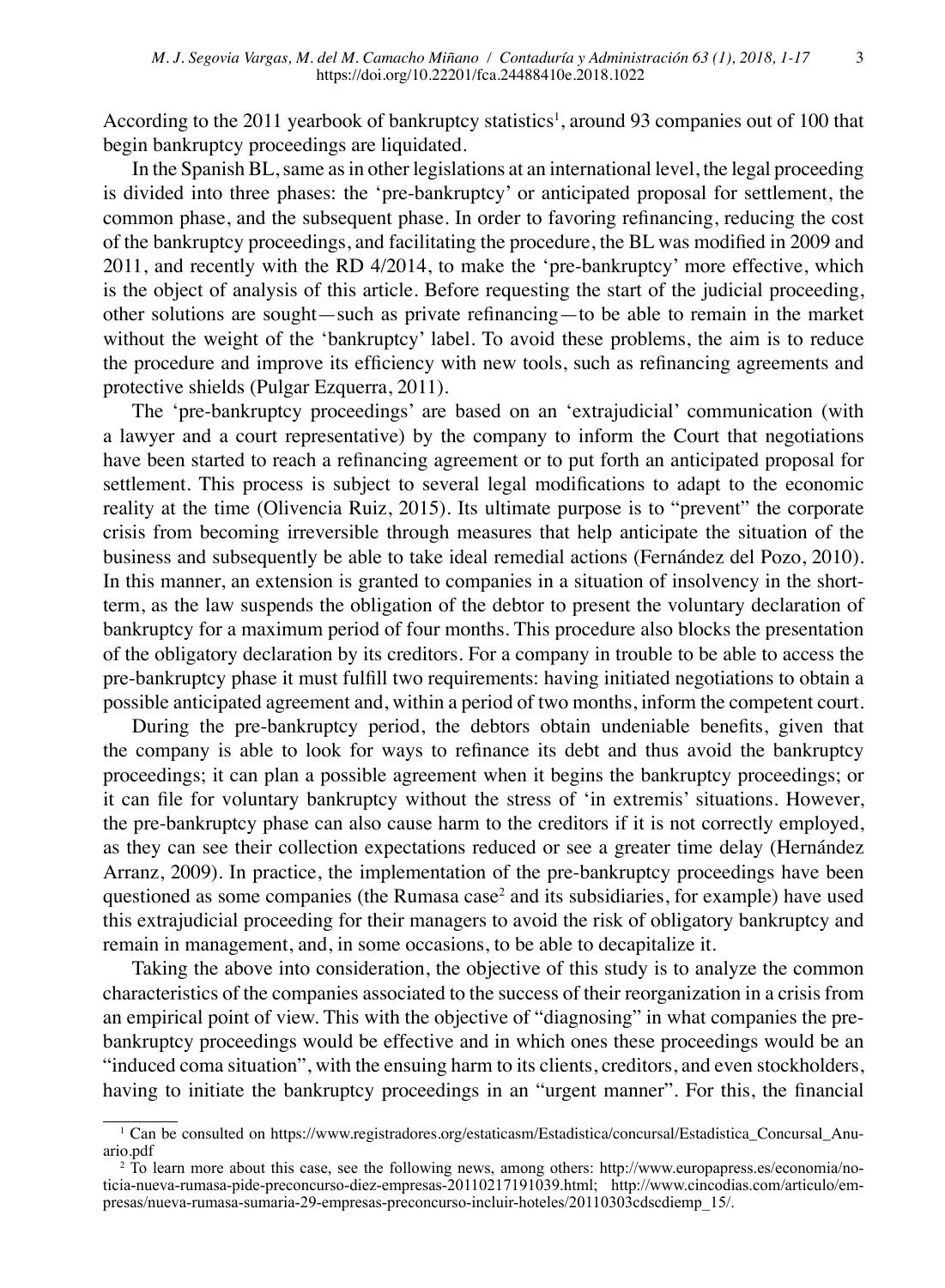statements of all companies declared as bankrupt during 2010 in the Community of Madrid, as well as a sample of healthy companies. The year 2010 was selected because it was then that the reform introduced by the Royal Decree-Law 3/2009 of March 27, which allowed the prebankruptcy proceedings, came into force. Given that this article analyzes the impact of this legal form, the year in which the change of legislation took effect was selected.

The intensity of the financial crisis has given rise to the appearance of literature that tried to give an answer to the objective presented with parametric methods of the statistical kind. However, in recent years, tools from the fields of biology or physics or, in our case, artificial intelligence have been used to solve problems at the micro and macro levels. Therefore, methodologies based on artificial intelligence (decision trees) have been used to achieve the objective presented, modeling the characteristics of the companies by following a solvency criterion, which would entail a method, among others, to guarantee the continuity of a company in the market.

There are three main contributions in this study. First, it is an empirical study on the economic and financial aspects of bankrupt companies. The empirical investigations in this field are scarce (Saez-Santurun, 2010), mostly due to the difficulty to access the necessary information in several legislations. Second, some economic and financial characteristics that condition the viability of the pre-declaration, which would help interested third parties make decisions in an objective manner. And third, we try to promote the implementation of alternative methods (decision trees) different to those traditionally utilized—(statistical techniques) in general in the social sciences—and to this problem, which allows overcoming some of the inconveniences present in the more traditional methodologies, or offering another view of the same problem.

The article is structured in the following manner: first, we present the legal proceeding for the declaration of bankruptcy in Spain, analyzing its differences and similarities with Mexico. Second, we present the investigation with the development of the sample, the variables of the study and the methodology used. Finally, following the results and their discussion, we present the main conclusions of this investigative work.

### **Spanish bankruptcy system**

Bankruptcy Law in Spain is regulated by law 22/2003, which took effect in September 2004 and which has been modified recently on several occasions as consequence of the impact of the global and European economic crises. Furthermore, said law introduced the creation of one of the specialized commercial courts. Remaining in line with similar European laws, the main characteristic of the BL is that it unifies, in one legal proceeding, the entire judicial insolvency proceeding, denominated 'bankruptcy proceedings'. A diagram of the bankruptcy law can be seen in Figure 1.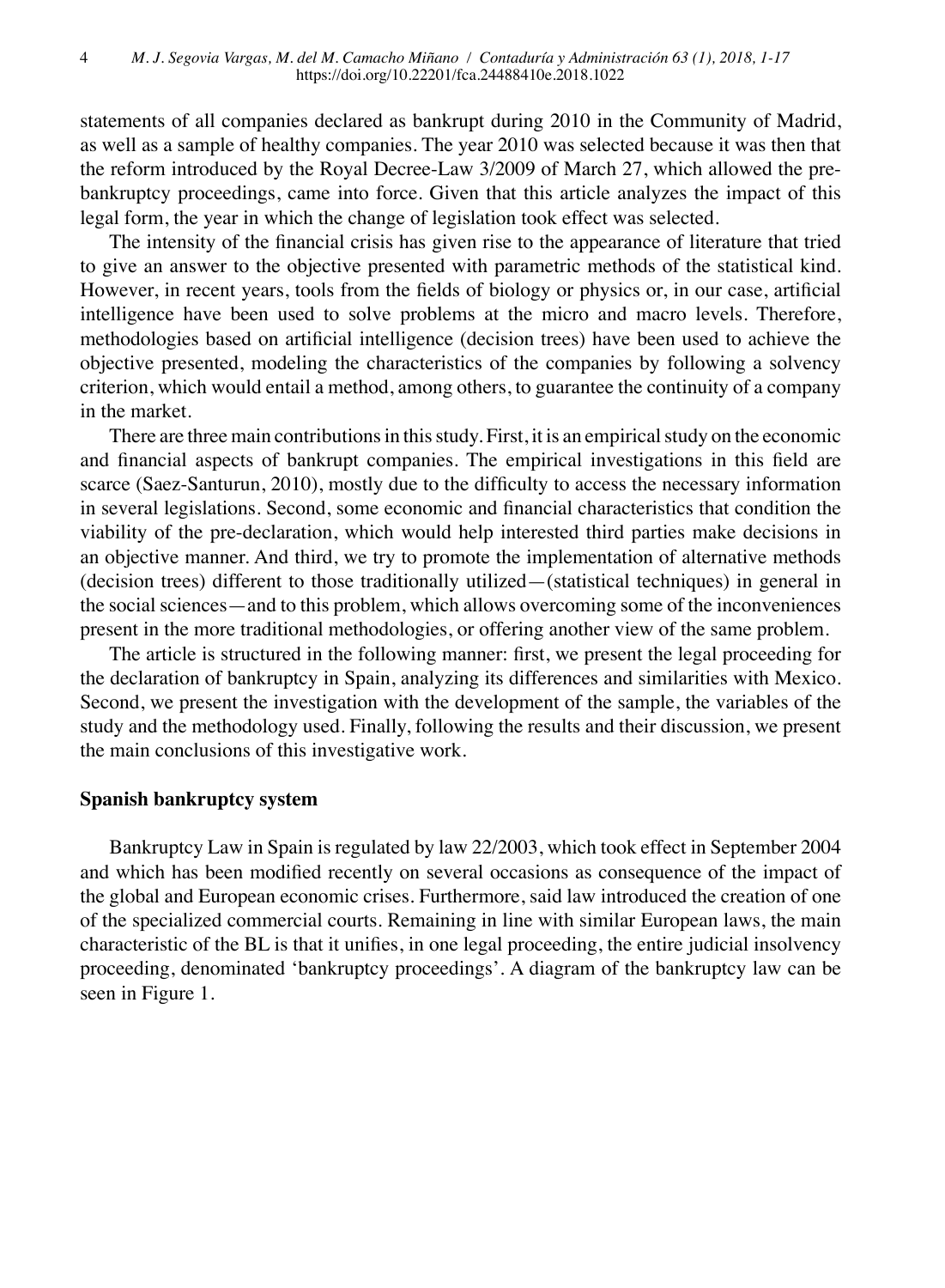

Figure 1. Diagram of the Spanish bankruptcy proceedings. Source: Own elaboration

The Spanish BL, inspired in the Italian commercial law, allows a bankruptcy prevention mechanism through the negotiation of the interested parties before the declaration of bankruptcy, in order to attempt the survival of the company in the market. In many cases, bankruptcy represents a burden for the companies in their attempt to survive. For example, the trust of third parties decreases when said companies have to present their financial statements expressly indicating the label of "bankrupt". A company can file for bankruptcy provided that it is solvent and that it is only temporarily that it cannot fulfill its financial obligations. Consequently, a reorganization or anticipated agreement entails, for the managers, that the probability of liquidation, the bad image, possible unnecessary costs and bureaucracy that occur after a traditional agreement reorganization are reduced in time.

If a company cannot resort to the pre-bankruptcy phase, then the bankruptcy proceedings begin with the declaration of insolvency being stated before a judge, and the "common phase" begins, where the managers and the insolvency administrators (judges, economists, auditors, creditors…) meet with the judge to analyze the economic and financial situation of the failed company. Said procedure can be obligatory when it is the creditors who go to the judge, or voluntary when it is the directives or managers of the company who go to court and declare that they cannot meet their payment obligations (article 2 of the BL). The distinction between the voluntary and the obligatory declaration of bankruptcy is important, given that in the former the managers are able to continue directing the company, whereas in the latter they will be replaced by the insolvency administrators indicated by the court in charge of the proceeding. The common phase finalizes when, once the report of the insolvency administrators has been submitted to the court, the agreement or liquidation is established between all the pertinent parties of the proceeding. The subsequent phase of the proceeding then begins., this being the last phase. Once the court has accepted the agreement, the creditors and the company can negotiate the reorganization of the company. If such agreement does not exist or the company is not solvent or does not have a future to continue developing its activity, then its liquidation is initiated. Therefore, the purpose of the agreement is to preserve the business and allow the company to remain in the market. The purpose of the liquidation is to sell all the assets of the company and use the money obtained to satisfy the collecting rights of the creditors, finalizing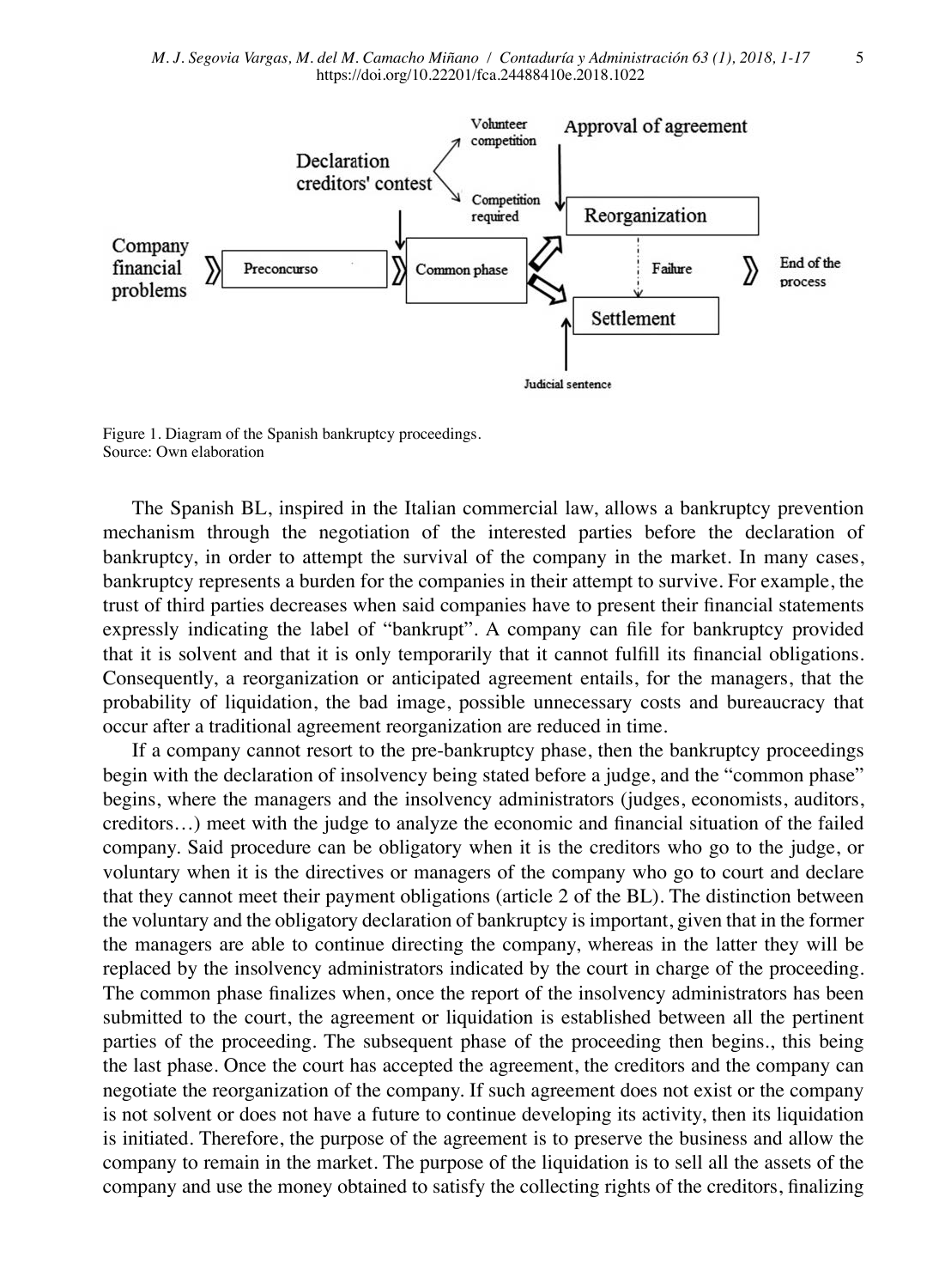the life of the company. Upon fulfillment of the requirements of the court, the legal proceeding for the declaration of bankruptcy ends. In any case, it is clear that there are significant differences in the impact that both results have on the company and its managers, employees, suppliers, clients and all third parties with an interest in the same. An efficient legal proceeding should correctly analyze the most adequate final result. This means that a liquidation decision should be made when there are economic and financial problems difficult to resolve, with result manipulation practices and with the integrity of the management compromised, and when the opportunity to succeed is remote. On the other hand, we have those companies that have experienced temporary financial problems due to an economic recession, the lack of dynamism in the sector, and/or the implementation of bad management strategies, but that once reorganized are able to perform their activities without trouble, having entirely refocused their mission, strategy, management and financial structure.

### **The mexican bankruptcy system**

The current financial crisis has brought along a fundamental context change for the survival of companies in Mexico. In fact, some Mexican companies have underestimated—as with previous crises (Watkins, 2003)—the impact of this adverse economic context in their financial statements and the risk management assumed by said companies has become a key factor for their future. A poor risks management of the economic context led to several companies having to file legal proceeding for insolvency, known as "Bankruptcy proceedings", be it at the request of the company or demanded by one of its creditors. Similar to the Spanish case, the number of declarations of bankruptcy in Mexico has significantly increased according to the IFECOM Labor Report.

The current Commercial Bankruptcy Law (LCM for its acronym in Spanish) in Mexico was promulgated and Published on May  $12<sup>th</sup>$ , 2000, in the Official Journal of the Federation (DOF for its acronym in Spanish), derogating the former Bankruptcy and Suspension of payments Law of 1943. The origin of the LCM had two objectives, one was to reduce the procedural abuses of the Bankruptcy and Suspension of Payments Law, and the other was the introduction of a new current in the treatment of commercial insolvency problems (Rojas Vertiz, 2002). One of the objectives of the new law would be to preserve the value of the companies under financial stress by facilitating a voluntary agreement between the debtors and the creditors and by propitiating extrajudicial solutions. The aim is to obtain a viable plan for reorganization, or, otherwise, to provide an organized and efficient liquidation process, maximizing the value of the assets and legally distributing them among the different creditors.

There are three stages of Bankruptcy in Mexico: the stage before the declaration of bankruptcy, the conciliation stage, and bankruptcy. The first stage is fundamental, the second and third stages can be alternatives. The conciliation stage has the objective of ensuring that the trader and his creditors reach an agreement regarding the terms and conditions under which the trader will meet his payment obligations. This begins when the trader is declared to be in bankruptcy proceedings. The bankruptcy stage, which aims to liquidate will entail selling the entirety of the assets in order to pay its debts. The existence of commercial bankruptcy must be determined before the conciliation or bankruptcy stages. This means that there would be a "previous stage" in which insolvency would be determined. For this, the judge will order a verifier who, through an analysis or audit, will determine if the financial situation of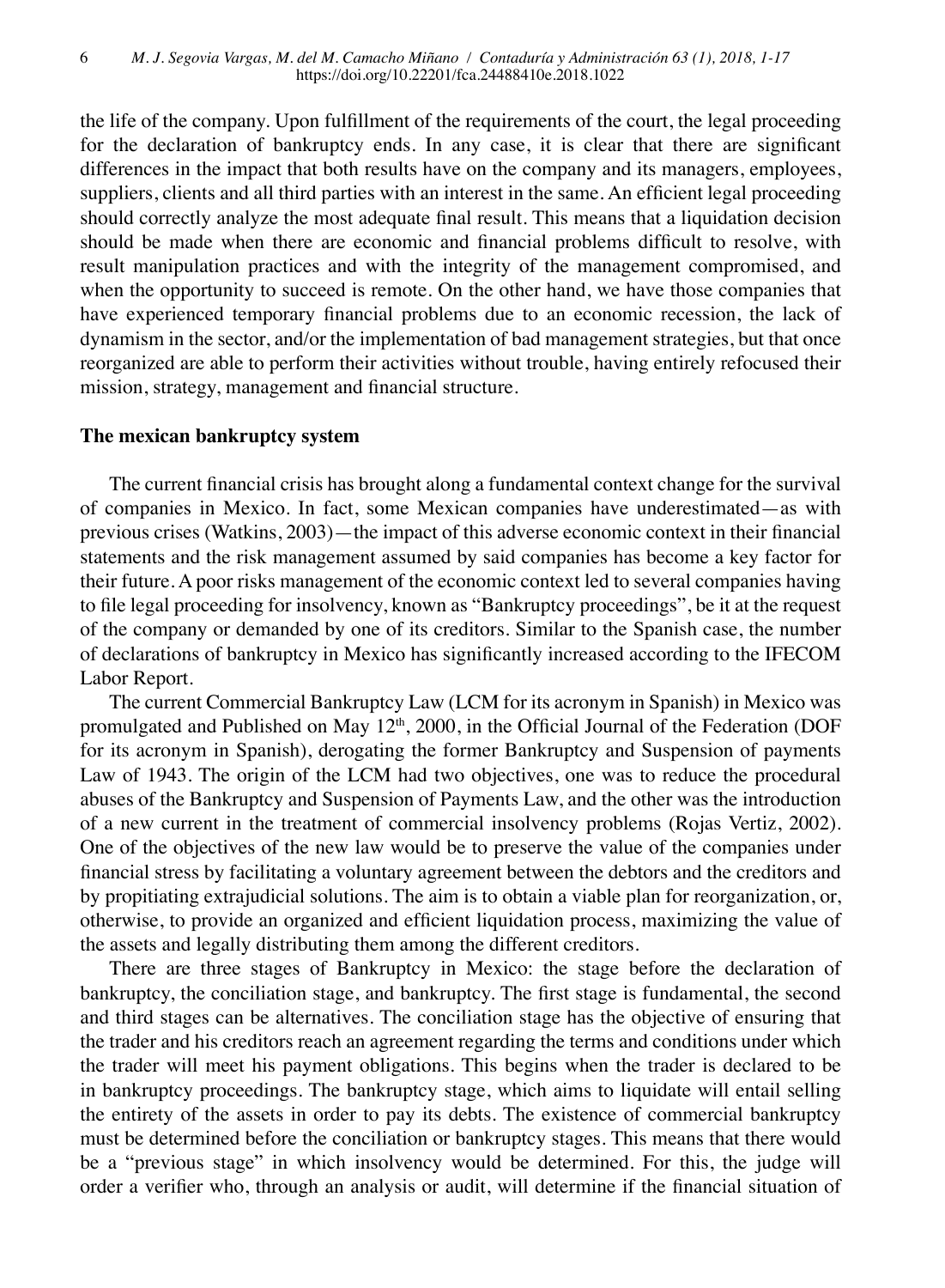the company leads to insolvency according to the criteria established by the LCM. In other words, the fundamental objective of the so-called 'verification visit' is to confirm that the requirements established by the law for the pre-bankruptcy phase are complied. This situation allows companies with financial troubles to present a previous restructuring plan, leaving the reorganization of the business open at the conciliation stage. Therefore, we understand that the pre-bankruptcy proceedings are similar to the Spanish case since their main objective coincides, that is, to commence the restructuring of the company in the conciliation stage (Contreras et al., 2015). This important improvement made to the current LCM was implemented in 2007 by introducing the fourteenth section (articles 339-342).

Thus, in the Mexican case, similar to the Spanish case, it would be advisable to have additional and objective methodologies that make it possible to see the patterns or characteristics of the companies that would successfully overcome the declaration of bankruptcy and that could help the verifier of the LCM in the making of decisions. In other words, the aim is to recognize, in a fast and inexpensive manner, the companies that are economically viable and which can be financially reorganized, and those that are not economically viable, thus proposing their liquidation as soon as possible.

### **Empirical study for the diagnosis of success in the pre-bankruptcy proceedings.**

The viability of the pre-bankruptcy proceeding will have major implications (among which is the possibility to save in costs and time) for all interested parties. Having a simple, fast and precise tool at hand for the discrimination of companies that will be able to survive in the market through the pre-bankruptcy proceedings, is fundamental for the company managers, insolvency administrators, creditors, and judges. With the empirical study proposed we try to answer the following question: Is it viable for a specific company, with certain characteristics, to resort to pre-bankruptcy proceedings?

There are several studies that analyze the insolvency prediction of the companies (see a review of the literature in Tascón and Castaño, 2012, or Altman et al., 2016) and there is also literature on the different methodologies, both traditional (see Bauweraerts, 2016) and of applied artificial intelligence (Kumar and Ravi, 2007; Chaudhuri, 2013, among others). However, specific literature regarding the prediction of insolvency situations prior to the declaration of bankruptcy, object of this study, has not been found.

### **Study sample**

The proposed empirical study is comprised of 1,713 companies, 799 of which are healthy companies and 914 are in bankruptcy proceedings. The elaboration process of the sample began with the selection of all companies in bankruptcy proceedings in the twelve commercial courts of the Community of Madrid, extracted from the website of the Association of Registrars of Spain [\(www.publicidadconcursal.es](http://www.publicidadconcursal.es)) from May to July of 2010. Meanwhile, we selected a sample of healthy companies taking into consideration the sector, the legal form, and the years presented in their financial statements. Once all the companies were selected, the economic and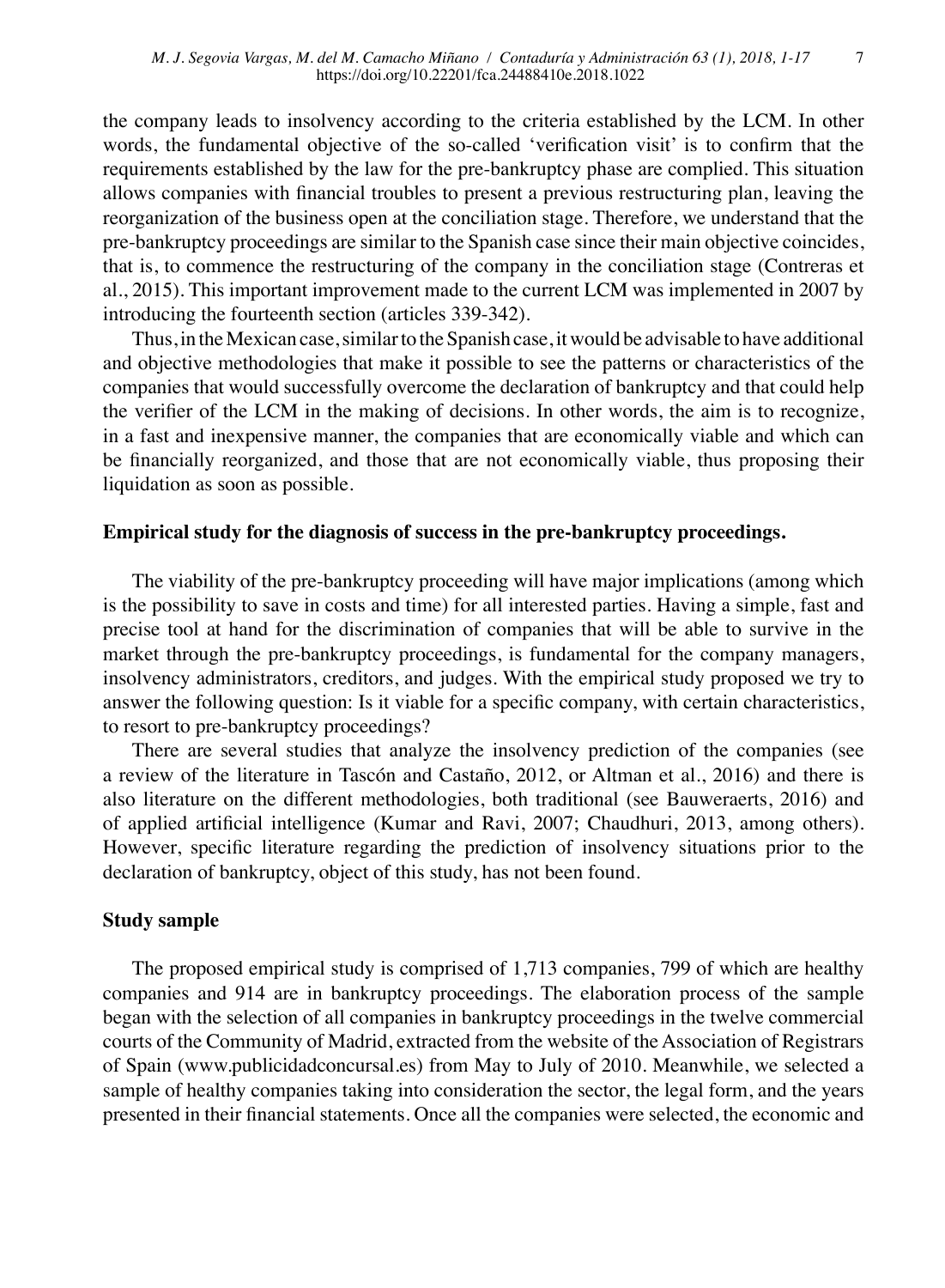financial information available in the  $SABI<sup>3</sup>$  database was collected, according to their CIF. Those without any available information were eliminated.

## **Study variables**

According to the information of the database and from other previous studies on the prediction of insolvencies (Bhirmani et al., 2010, Tascón and Castaño, 2012, among others), Table 1 presents the variables or characteristics of the companies used for this study.

| <b>VARIABLE</b>                               | <b>Explanation</b>                                         | <b>WEKA Code</b>                    |
|-----------------------------------------------|------------------------------------------------------------|-------------------------------------|
| Legal Form                                    | Corporation and limited company                            | Legal_Form                          |
| Number of stockholders                        |                                                            | <b>NSh</b>                          |
| Number of subsidiaries                        |                                                            | <b>NSt</b>                          |
| Sector                                        | Construction, industry, commerce and services              | sector                              |
| % of noncurrent assets on the<br>total assets | =Noncurrent assets/total assets                            | NCA_to_TA                           |
| Return on Assets (ROA)                        | $=$ Operating profit/total assets                          | <b>ROA</b>                          |
| Financial viability ratio                     | $=$ Interest expenses/EBITDA                               | <b>Financial Viability</b><br>ratio |
| Company size                                  | $=$ Total assets logarithm                                 | Size                                |
| <b>Sales</b>                                  | Net business turnover                                      | <b>Sales</b>                        |
| <b>EBITDA</b>                                 | $=$ Results before interest and amortization of the assets | <b>EBITDA</b>                       |
| Working capital ratio                         | $=(Current asset - current liability)/total assets$        | WC_to_TA                            |
| % Total equity on total<br>liabilities        | $=$ Total equity/total liabilities                         | ETL                                 |
| Asset turnover                                | $=$ Sales/total assets                                     | ASSET<br><b>TURNOVER</b>            |
| Financial Independence ratio                  | $=$ Total equity/total assets                              | FINANCIAL<br><b>INDEP</b>           |
| Interest coverage ratio*                      | $=$ Benefit before interests and taxes / interests         | <b>DISTRESS</b><br><b>CRITERIO</b>  |
| Acid test ratio*                              | $=(Current asset - inventory) / current liabilities$       | cash                                |
| Coverage ratio                                | =Total equity/total liability                              | guaranty                            |
| <b>DECISION VARIABLE</b>                      |                                                            |                                     |
| Capital adequacy ratio*                       | $=$ Current asset/current liability                        | insolvency                          |

**Table 1**.- Variables selected for our study

Source: Own elaboration

\*Variables listed with values 1 or 2.

<sup>3</sup> More information available at [http://www.informa.es/informa/index.php/en/Financial-products/SABI-AMADE-](http://www.informa.es/informa/index.php/en/Financial-products/SABI-AMADEUS-y-ORBIS)[US-y-ORBIS](http://www.informa.es/informa/index.php/en/Financial-products/SABI-AMADEUS-y-ORBIS)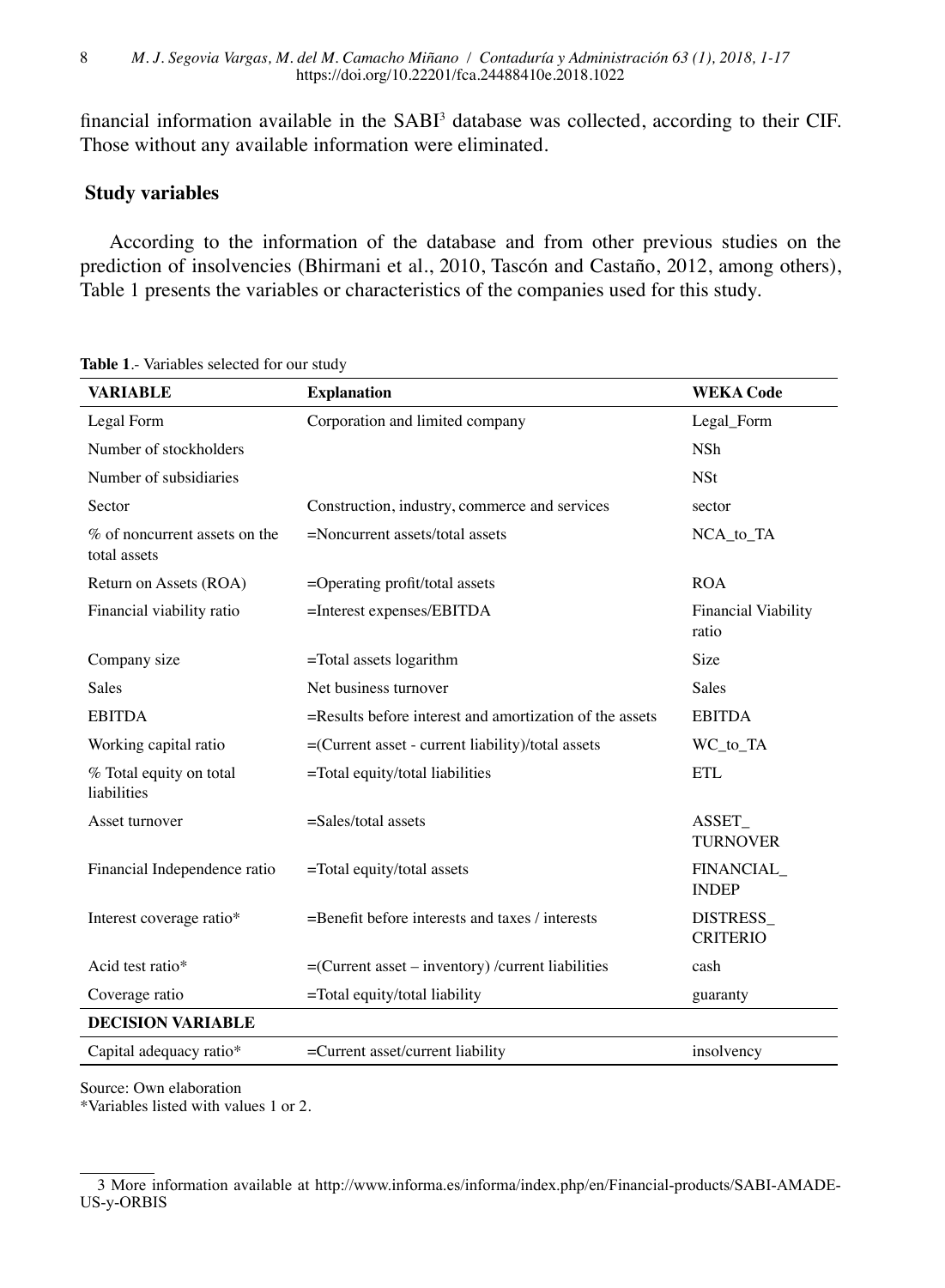9

It is worth noting that there are some variables that have been assigned value 1 or value 2 since they meet certain characteristics. These characteristics are the values generally taken as reference in the accounting analyses (see Rivero Romero, 2009). These variables are indicated by an asterisk (\*) in Table 1 and are:

- interest coverage ratio: has a value of 1 if the interest coverage ratio is inferior to zero and a value of 2 when the interest coverage ratio is equal to or greater than zero. Meaning that if the company can pay its interests with the benefits generated before interests and taxes, the variable will have a value of 2; otherwise, its value will be of 1.

-acid test ratio: has a value of 1 if the ratio is inferior to one, and a value of 2 when said ratio is equal to or greater than one. Companies with acid test ratios inferior to one are not able to pay their current liabilities with the liquidity and the payment rights that they possess, and their viability must be analyzed with caution.

-coverage ratio: has a value of 1 if the ratio is inferior to 2 and a value of 2 when said ratio is equal or inferior to 2. This value is considered to be ideal for the continuity of the company in the market.

-capital adequacy ratio: has a value of 1 if the ratio is inferior to 1.5, considering the company as not financially sound. The ratio has a value of 2 if it is equal to or greater than 1.5. The capital adequacy ratio is considered ideal when the value of the current asset is 50% greater than the current liability, according to the traditional ratio literature. This ratio is considered as the decision variable of our study since there are different studies that justify its use in the prediction of insolvency (see: Bryan et al., 2002; Mongrut et al., 2011; Rose-Green and Lovata, 2013; among others).

### **Methodology**

We resorted to a new approach when addressing several financial problems based on the application of non-parametric techniques and methodologies that are framed in the field of Artificial Intelligence (AI). The fundamentally statistical parametric techniques that are traditionally used present satisfactory results, but they have the limitation that several of the statistical hypotheses required for the model or the distribution that follow data to estimate the parameters (for example, whether there are atypical observations) are not complied with when real data are used. Furthermore, the results are complex to interpret for a user that is not an expert in said techniques. AI techniques, due to not requiring the data to satisfy any type of hypothesis can overcome said limitations and, in any case, they can be used in a complementary manner to provide a new approach to the problem being addressed. These methodologies have been previously tested for insolvency problems and risk prediction (Kumar and Ravi, 2007; Wu, 2010; Chen, 2011; Koyuncugil and Ozgulbas, 2012; Du Jardin, 2015; among others).

Within AI, machine learning consists on the elaboration of computer programs that are capable of generating knowledge through data analysis and then use said knowledge to draw conclusions based on new data. Within the techniques of this approach applied to Spanish data, we found: artificial neural networks, or more recently, *support vector machines* (Gutierrez et al., 2010), rule induction algorithms (Sanchis et al., 2007), rough set methodology (Camacho-Miñano et al., 2015), and decision trees (Díaz et al., 2009). Some of them have an explanatory nature (rule induction and decision trees), others are characterized by a black box approach, such as neural networks, wherein it is difficult to explain the knowledge extracted from their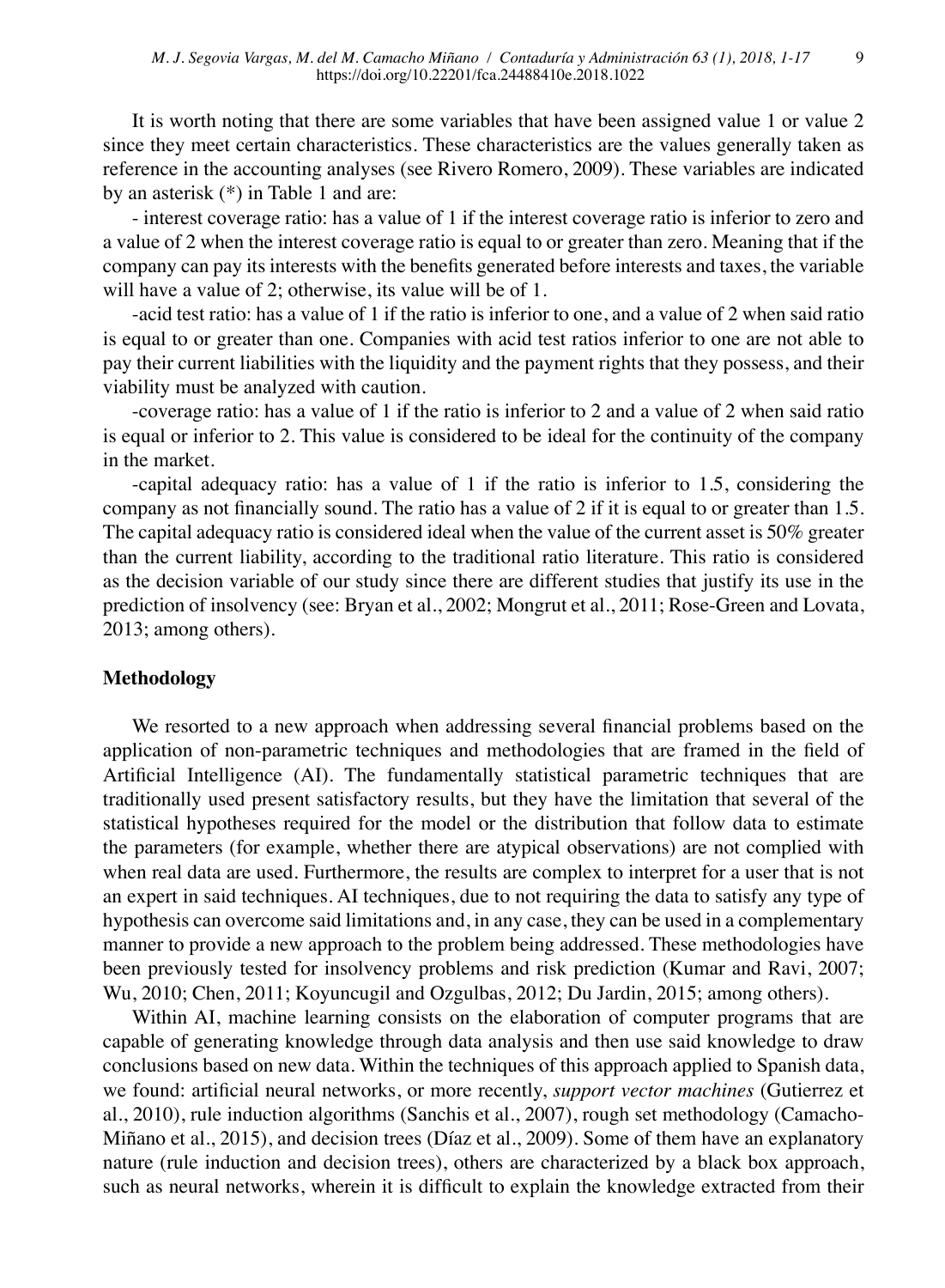utilization. Given the nature of the problem being addressed, we will make use of explanatory techniques. Concretely, we will use the C4.5 decision tree, as it is possibly one of the more flexible decision trees used in different areas, including in relation to the bankruptcy or insolvency of companies (recently: Abellán and Mantas, 2014; Serrano-Cinca and Gutiérrez-Nieto, 2013; Sathyadevan and Nair, 2015; among others).

Algorithm J48 is the free-access Java implementation of algorithm C4.5 which contains WEKA. WEKA is the data mining package developed by the University of Waikato (Witten and Frank, 2005; Bouckaert et al., 2015) with which we have developed the aforementioned algorithm analysis. Below, we will indicate in short, the essential characteristics of this methodology.

The C4.5 methodology, as any decision tree, is a model used to represent the patterns that lie behind a set of data as a set of exhaustive conditions that are mutually exclusive. These conditions are organized according to an arborescent structure comprised by nodes that connect through branches. Decision trees are used in the following manner: to obtain a prediction or classification, each case or example is filtrated as you go down the tree, starting from the root until reaching a leaf (in this work the example will be a company studied for the variables indicated in Table 1). In each node, the example is tested and, according to the result of each test, it continues its path through the tree. The prediction is the class indicated on the sheet in which said case or example has ended once it has traveled the tree.

The way in which trees are generated is based on different learning algorithms. However, all of them generate the tree structure through the realization of recursive divisions from top to bottom of the set of data, becoming smaller each time. This means that the data from the root node, in each node, are divided according to the test result and so on obtaining the sub-sets of the same. The process finalizes when the sub-sets are *pure* or when their *purity* cannot increase. A subset is pure when it contains examples that belong to one class. The objective is to do a lower amount of possible divisions so that the resulting tree is smaller and the set of examples that verify each class is bigger.

Different learning algorithms have been developed for the generation of trees, and in each node said algorithm determines the most adequate division. Among them, the most known and utilized algorithm is the one developed by Quinlan (1993) and implemented in the C4.5 methodology (Quinlan, 2014).

In the C4.5 methodology, the criterion used to do the divisions is supported by a series of concepts from the Information Theory. It departs, like other algorithms, from the premise of taking—from each branch of the tree to make the corresponding division—the variable that provides the most information when classifying the elements that comprise the training set or set of data used to create the tree. To establish the variable that provides the most information, the

gain ratio (Gain Ratio  $\frac{I(x; y_i)}{H(y_i)}$ , ) is used, this is, the percentage of the provided information times  $y_i$  which is useful to know x.<sup>4</sup>

<sup>4</sup> For more information on these concepts see Quinlan (1993, 2014).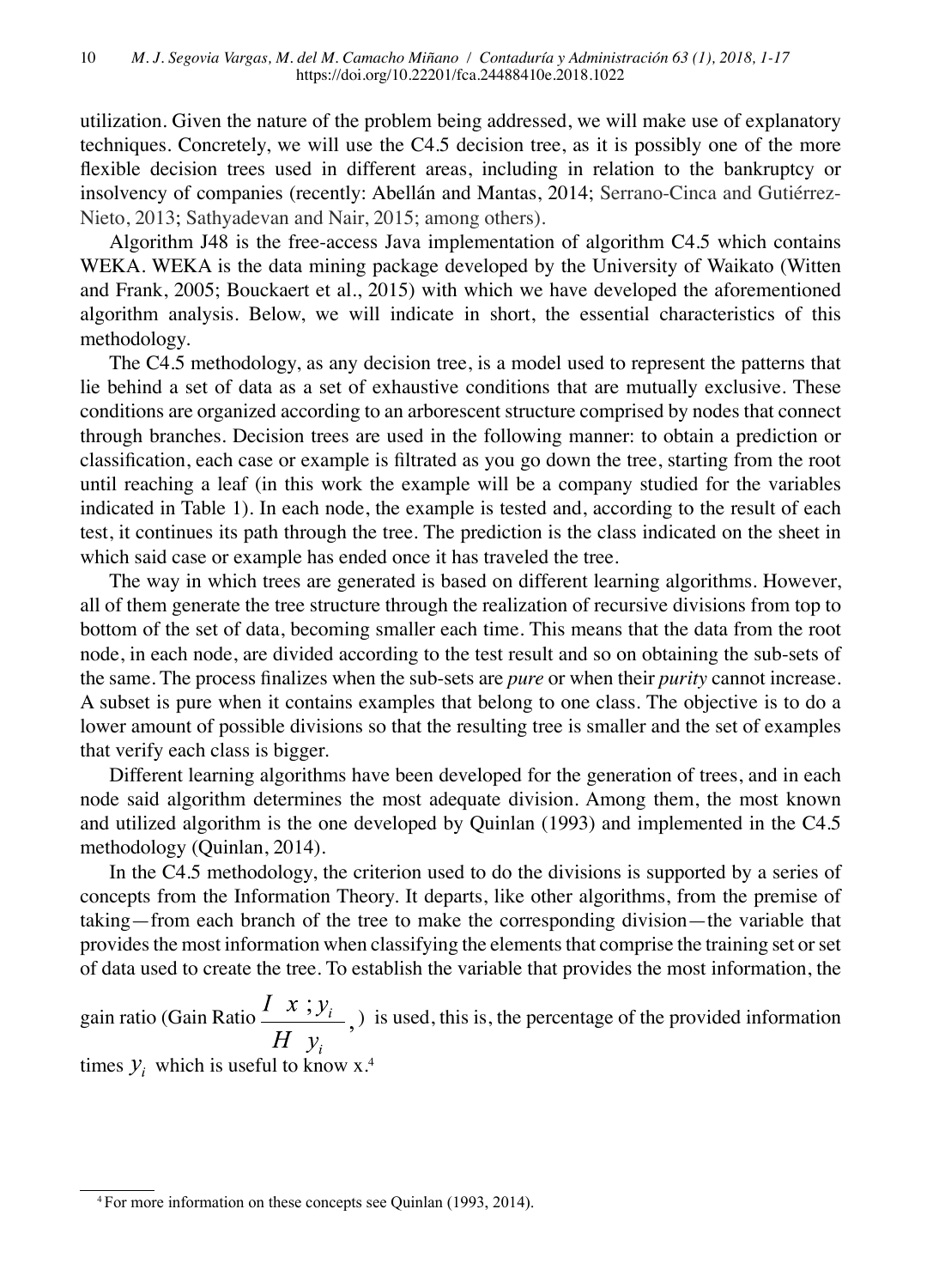### **Obtained empirical results**

The C4.5 tree is indicated for the analysis of object classification problems with multiple variables. This entails assigning a series of objects designated by said variables to a previously defined category. We depart from a set of companies characterized by the values of a series of economic, financial and legal variables and we try to assign them to one of these two categories: solvent or insolvent. It is worth remembering that the criterion used to classify the companies into solvent or insolvent is the short-term capital adequacy ratio, as has been previously indicated. The short-term capital adequacy ratio is the quotient divided into the total short-term assets and the total short-term debts, this means that it determines the ability of a company to pay its debts with a maturity of less than twelve months with the resources available in the same period.

For the implementation of the methodology, we have created two information tables, one for healthy companies and another for bankrupt companies, for which there was full information available for all the variables considered. The first of them comprises 799 healthy companies, among which 422 are solvent (class 2) and 377 are insolvent (class 1). The second table is comprised by 914 companies in bankruptcy proceedings, among which 113 are solvent (class 2) and 801 are insolvent (class 1). This means that there are 377 healthy companies with financial problems and 113 companies in bankruptcy proceedings without serious financial problems and both can start pre-bankruptcy proceedings. The first are insolvent and, though they remain in the market, may be reorganized to avoid starting bankruptcy proceedings that will burden their future. The solvent companies in a state of bankruptcy can reorganize in the pre-bankruptcy proceedings, without having to initiate the bankruptcy proceedings since they can pay their debts, and in this manner, avoid the negative impact of the bankruptcy proceedings: client and supplier mistrust, bad commercial image, possible problems with the supply of goods, etc.

Both types of companies—healthy and in a state of bankruptcy—have been evaluated according to the values taken by the 18 economic, financial and legal variables selected and exposed in Table 1.

The two tables have been uploaded to WEKA, which we have used to develop the analysis of the C4.5.

Firstly, we will analyze the model obtained through the C4.5 methodology for healthy companies, as can be observed in Figure 2. Said tree has a success percentage of 97% which justifies its interpretation.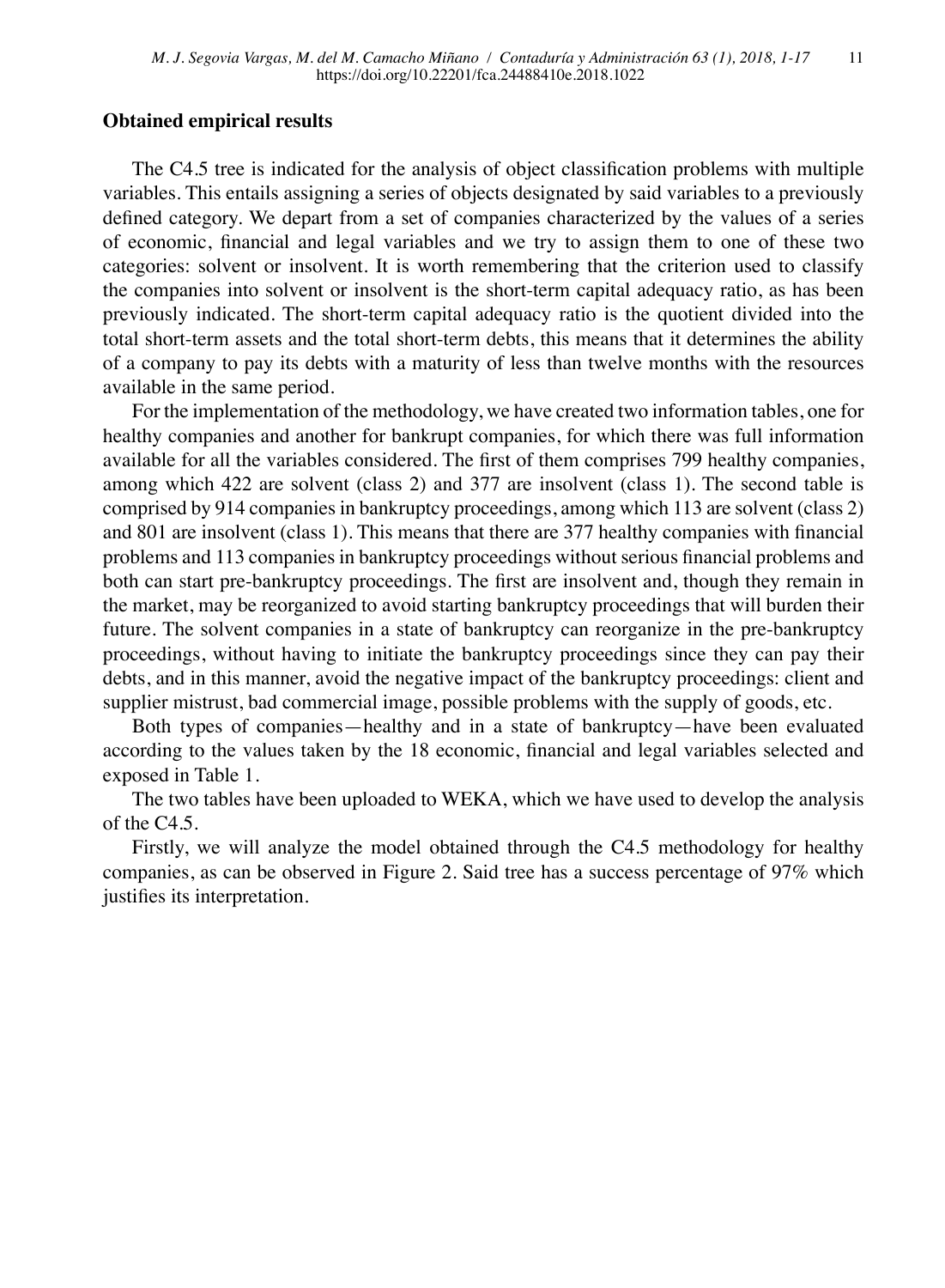

Figure 2**.** Results of the C4.5 tree for **healthy** companies Source: Own elaboration using the WEKA program Legend: Financial indep= financial Independence ratio; Financial viability-ratio= financial viability ratio; WC\_to\_TA= Working capital/Total assets; NCA\_to\_TA= noncurrent assets /Total assets.

Below we explain each one of the decision tree branches, taking into consideration that all variables and the boundary values that appear have been automatically generated by the tree:

-The first branch is the financial independence ratio. All healthy companies, according to the solvency criterion can be classified, first of all, according to the financial independence ratio; that is, the quantity of the net worth in function of the total available resources (assets) of the company to perform its activities. If this ratio is greater than 0.33, the healthy company is viable in the short-term, which means that it can pay its debts in the short-term with its short-term assets. This situation occurs in 396 cases of the sample of healthy companies, a total of 49.5% of the sample. However, if the company has a quantity of funds below 33% of its assets, then the analysis of an additional variable will be required—the financial viability ratio. Therefore,

-The second branch is the financial viability ratio. If this ratio is greater than 0.01, then the healthy branches are not solvent in 217 cases. If the ratio is equal to or lower than -0.02, the healthy company is not solvent in the short-term, either. This condition occurs with 68 companies of the sample. Therefore, the companies with a financial independence ratio equal to or lower than 0.33 and with a financial viability ratio equal to or lower than -0.02 or greater than 0.01 should directly initiate the "express" liquidation process within an abbreviated bankruptcy proceeding. On the other hand, if the financial viability ratio, that is, the results before taxes, interests, and amortizations cover between  $1\%$  and  $-2\%$  of the interest expenses, then we have a third branch in the decision tree.

-The third decision branch is the working capital ratio. If said ratio is greater than 0.41, then the healthy company is solvent, which occurred for seven cases in the sample. However, if the working capital does not cover at least 41% of the total assets, then we would have to analyze a fourth branch of the tree.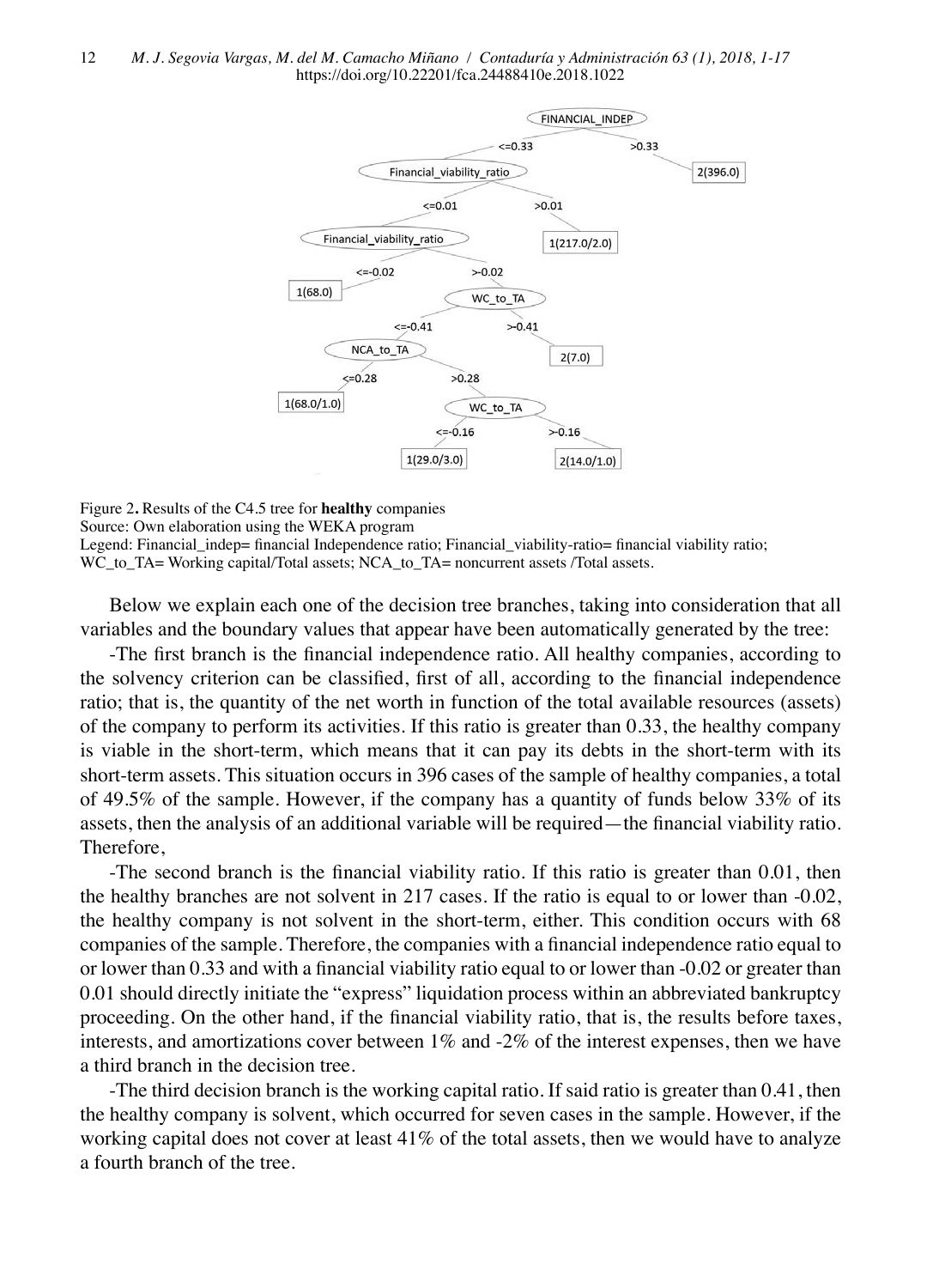-The fourth branch of the tree is the percentage of noncurrent assets on the total assets, the resources that comprise the operational structure of the company. If said percentage is lower than 28%, the company is not solvent. It is then necessary to initiate a solution to the insolvency problem of the company. If that percentage is greater than 28% of the fixed assets on the total resources, then it will be the working capital ratio which determines the solvency of the companies, obtaining a fifth and final branch.

-The fifth branch of the tree is, once again, the working capital ratio. If said ratio is equal to or lower than -0.16, then the company is not solvent. If the ratio of the working capital is greater than -0.16, the healthy company is solvent and will not have any liquidity problems in the short-term.

Regarding the decision tree of the companies in bankruptcy proceedings, Figure 3 shows that with only one branch, one variable alone (as with the previous tree, the selected variable and the boundary value are both automatically established by the software), companies can be classified into solvent and insolvent with a high classification percentage (greater than 98% in cross-validation).



Figure 3. Results of the C4.5 tree for **companies in bankruptcy proceedings** Source: Own elaboration based on the WEKA program Legend: Financial-indep= financial independence ratio.

If the financial independence ratio is equal to or lower than 0.33, the companies in bankruptcy proceedings are insolvent. This means that the companies with a net worth value equal to or lower than 33% on its total assets should be liquidated. This is the case for 811 companies from the sample, with 10 errors. If the net worth value is greater than 33% of the total assets the companies in bankruptcy proceedings would be the ideal candidates for a previous reorganization in the pre-bankruptcy phase. This is the case for 103 companies from the utilized sample.

### **Conclusions and practical implications**

The objective of this study is to know the characteristics of the companies associated to a successful reorganization in a situation of crisis, in order to "diagnose" which companies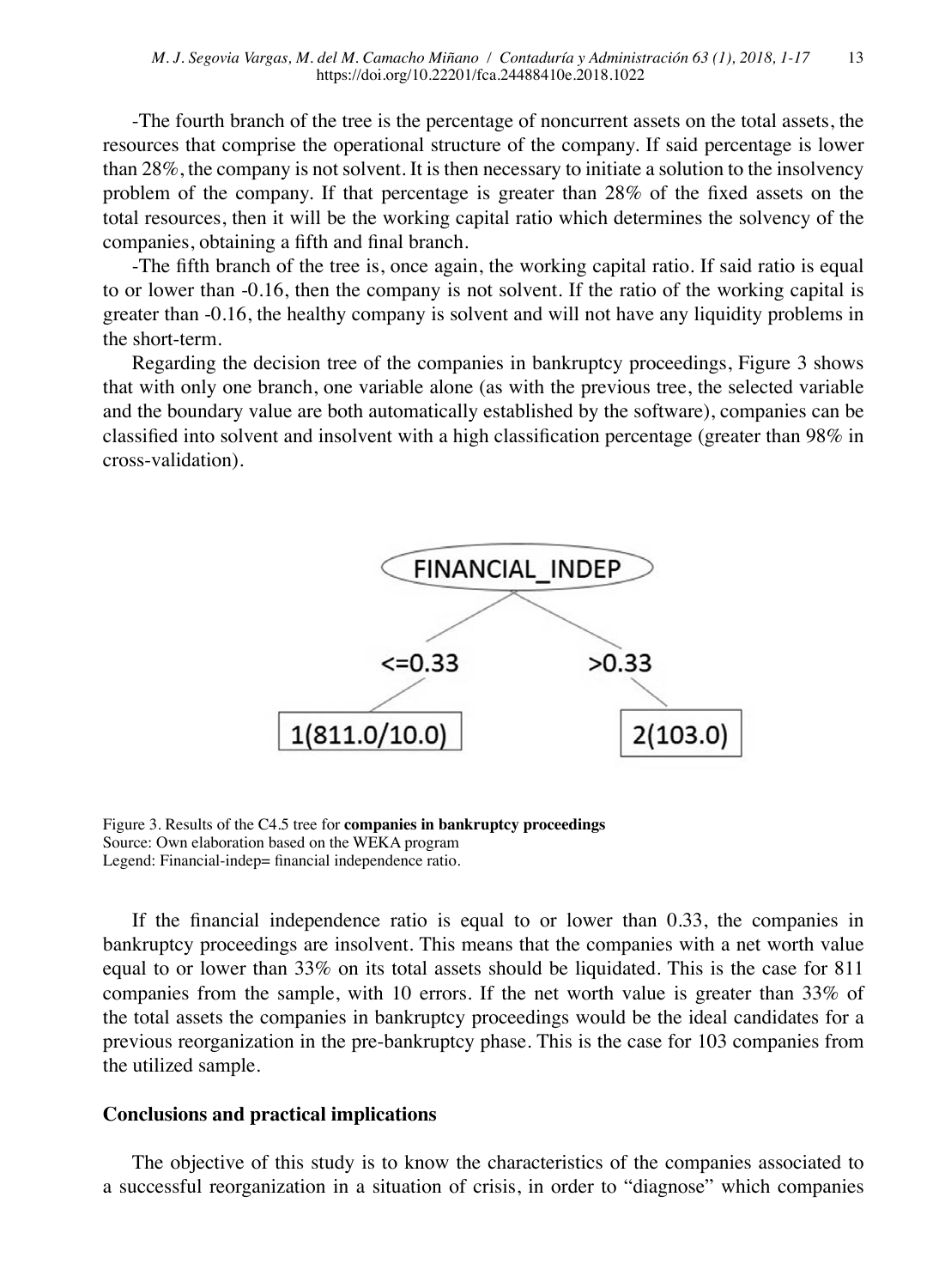could use the pre-bankruptcy proceedings effectively and which companies would only be in an "induced coma situation". According to the sample used, any third party interested in analyzing the efficiency of a pre-declaration situation, in a fast and easy manner, should calculate the value of two key variables: the financial viability ratio and the working capital ratio. According to the figures obtained, it is possible to discriminate if the pre-bankruptcy phase would be successful or if it would only be an unnecessary delay for a problem that is very difficult to solve.

The obtained results have interesting implications for the third parties interested in the viability of companies with financial problems. The resolution of this problem could be readapted to any other bankruptcy legislation at an international level, for example, Mexico, where the LCM establishes a situation prior to the declaration of bankruptcy. If a company is planning to communicate to a judge its wish to initiate pre-bankruptcy proceedings, then the parties involved in said proceedings would have a first diagnosis on the probable success of the pre-bankruptcy proceedings. For example, if a company has a working capital ratio greater than 0.4 and its EBDITA can cover 33% of its interest expenses, then there are high probabilities that the reorganization is viable. This would entail high savings in time, costs and resources, both public (mostly legal) and private. Furthermore, company managers would be able to endorse, with this type of tools, the reorganization of their companies in an objective manner before creditors and, mainly, before the financial entities. The usefulness of the results of the algorithm can also extend to other stakeholders of the company. Particularly, the investors of the company will be able to make investment or divestment decisions, taking into consideration the variables that would condition the solvency or insolvency of the company. For example, if the administrators consider that an increase in capital could prevent the company from initiating bankruptcy proceedings, then its current or future investors can support or reject said increase based on the results of the algorithm. It would also be useful for those investors that look to invest in companies with economic problems in order to obtain high profits in expanding sectors or sectors with a high-risk exposure. In the same manner, once the key variables for the corporate reorganization of the companies are known, creditors would be able to prolong their collection processes or concede payment waiting periods to those companies that comply with the characteristics indicated by the algorithm and which would prevent them from initiating the legal proceedings.

Consequently, the efficiency of the legal proceedings would also improve in general, as the companies that are viable would be reorganized and those that are not would be liquidated almost automatically. In this manner, we would prevent the high costs of legal administrators, the collapse of commercial courts and the delay in the collection of the creditors, among others. Let us remember that in the current financial crisis many economically viable companies have had to initiate bankruptcy proceedings due to the 'domino effect', that is, companies that were granted benefits still had liquidity problems because other companies credited by them could not pay their outstanding debts.

Nevertheless, this work has its limitations. The sample is limited, as it refers to only one autonomous community in Spain (Madrid). In this sense, more studies are needed to support our results. As future lines of research we propose expanding the sample with companies from other countries and at different points in time, so as to be able to generalize our conclusions.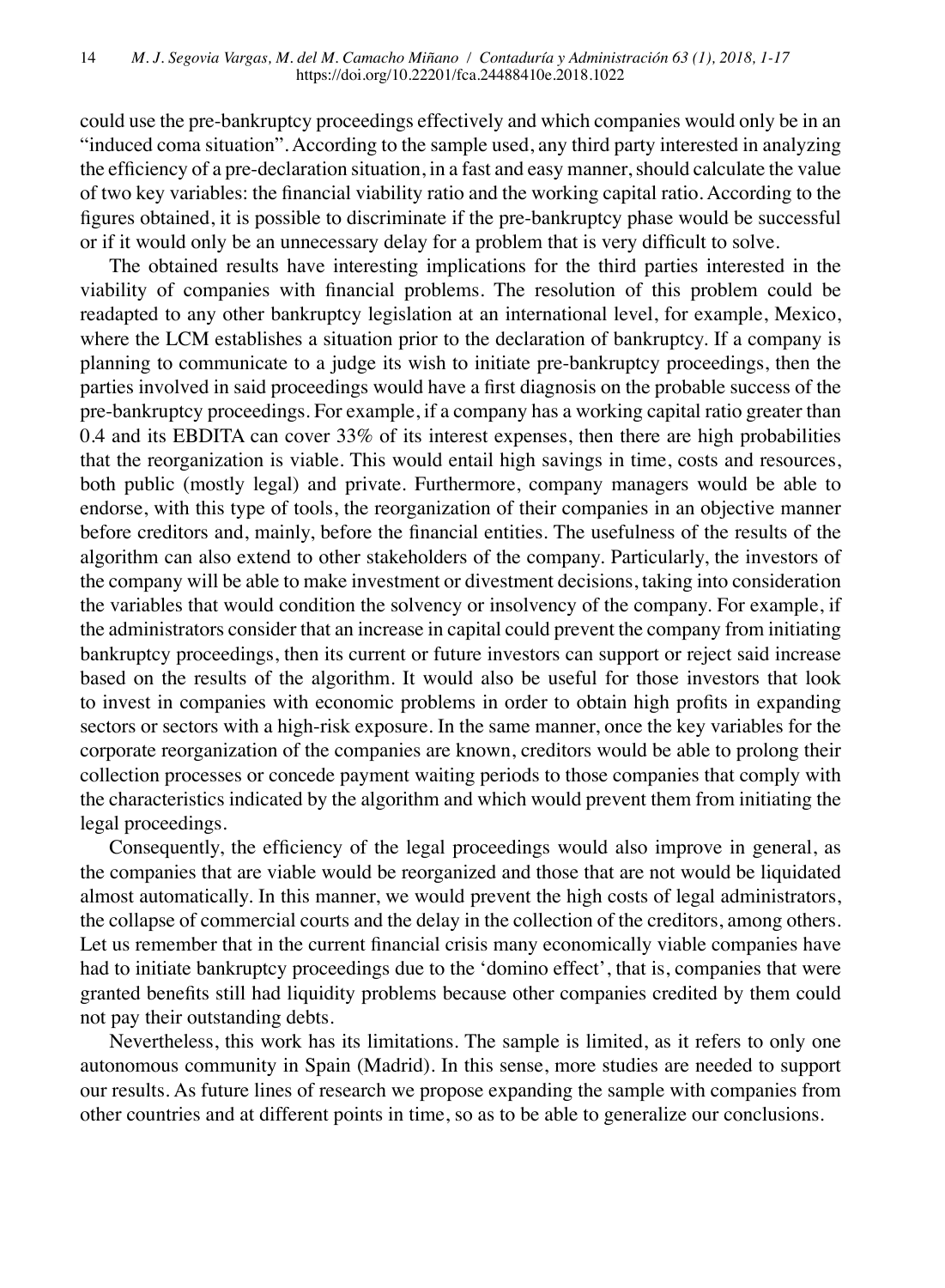## **Annex: Example weka code for application J.48 (C4.5)**

@relation SOLVENCY+BANKRUPTY\_DISTRESS

@attribute Legal\_Form {1,2} @attribute NSh numeric @attribute NSt numeric @attribute sector {1,2,3,4} @attribute NCA\_to\_TA numeric @attribute ROA numeric @attribute RATIO\_VIABILIDAD\_FINANCIERA numeric @attribute Size\_log10 numeric @attribute Sales numeric @attribute WC\_to\_TA numeric @attribute ROTACION\_ACTIVOS numeric @attribute FINANCIAL\_INDEP numeric @attribute cash  $\{0,1,2\}$ @attribute garantia {1,2} @attribute DISTRESS\_CRITERIO {0,1,2}

## **References**

- Abellán, J. & Mantas, C. J. (2014). Improving experimental studies about ensembles of classifiers for bankruptcy prediction and credit scoring. *Expert Systems with Applications*, 41 (8), 3825-3830. https://doi.org/10.1016/j. eswa.2013.12.003
- Altman, E.I., Iwanicz-Drozdowska, M., Laitinen, E.K. & Suvas, A. (2016). Financial distress prediction in an international context: a review and empirical analysis of Altman's z-score model. *Journal of International Financial Management & Accounting*, 27(2), 1-41. https://doi.org/10.1111/jifm.12053
- Bauweraerts, J. (2016). Predicting bankruptcy in private firms: towards a stepwise regression procedure. *International Journal of Financial Research*, 7(2), 147-153. https://doi.org/10.5430/ijfr.v7n2p147
- Beraho, E.K. (2010). The history and evolution of bankruptcy as an international strategic management tool. *International Journal of Strategic Change Management*, 2 (1), 1-17. https://doi.org/10.1504/IJSCM.2010.032519
- Bhirmani, A., Gulamhussen, M.A. & Lopes, S.D. (2010). Accounting and non-accounting determinants of default: an analysis of privately-held firms. *Journal of Accounting and Public Policy*, 29 (6), 517-532. https://doi.org/10.1016/j.jaccpubpol.2010.09.009
- Bouckaert, R. R., Frank, E., Hall, M., Kirkby, R., Reutemann, P., Seewald, A. y Scuse, D. (2015). *WEKA manual for version 3-7-12*. New Zealand: University of Waikato.
- Bryan, D. M.; Tiras, S.L. & Wheatley, C. M. (2002). The interaction to solvency with liquidity and its association with bankruptcy emergence. *Journal of Business, Finance and Accounting*, 29 (7/8), 935-965. https://doi. org/10.1111/1468-5957.00456
- Camacho Miñano, M. M., Segovia Vargas, M. J., & Pascual Ezama, D. (2015). Which Characteristics Predict the Survival of Insolvent Firms? An SME Reorganization Prediction Model. *Journal of Small Business Management*, 53(2), 340-354. https://doi.org/10.1111/jsbm.12076
- Chaudhuri, A. (2013). Bankruptcy prediction using bayesian, hazard, mixed logit and rough bayesian models: a comparative analysis. *Computer and Information Science*, 6 (2), 103-125. https://doi.org/10.5539/cis.v6n2p103
- Chen, M.Y. (2011). Bankruptcy predictions in firms with statistical and intelligent techniques and a comparison of evolutionary computation approaches. *Computers and Mathematics with Applications*, 62 (12), 4514-4524. https:// doi.org/10.1016/j.camwa.2011.10.030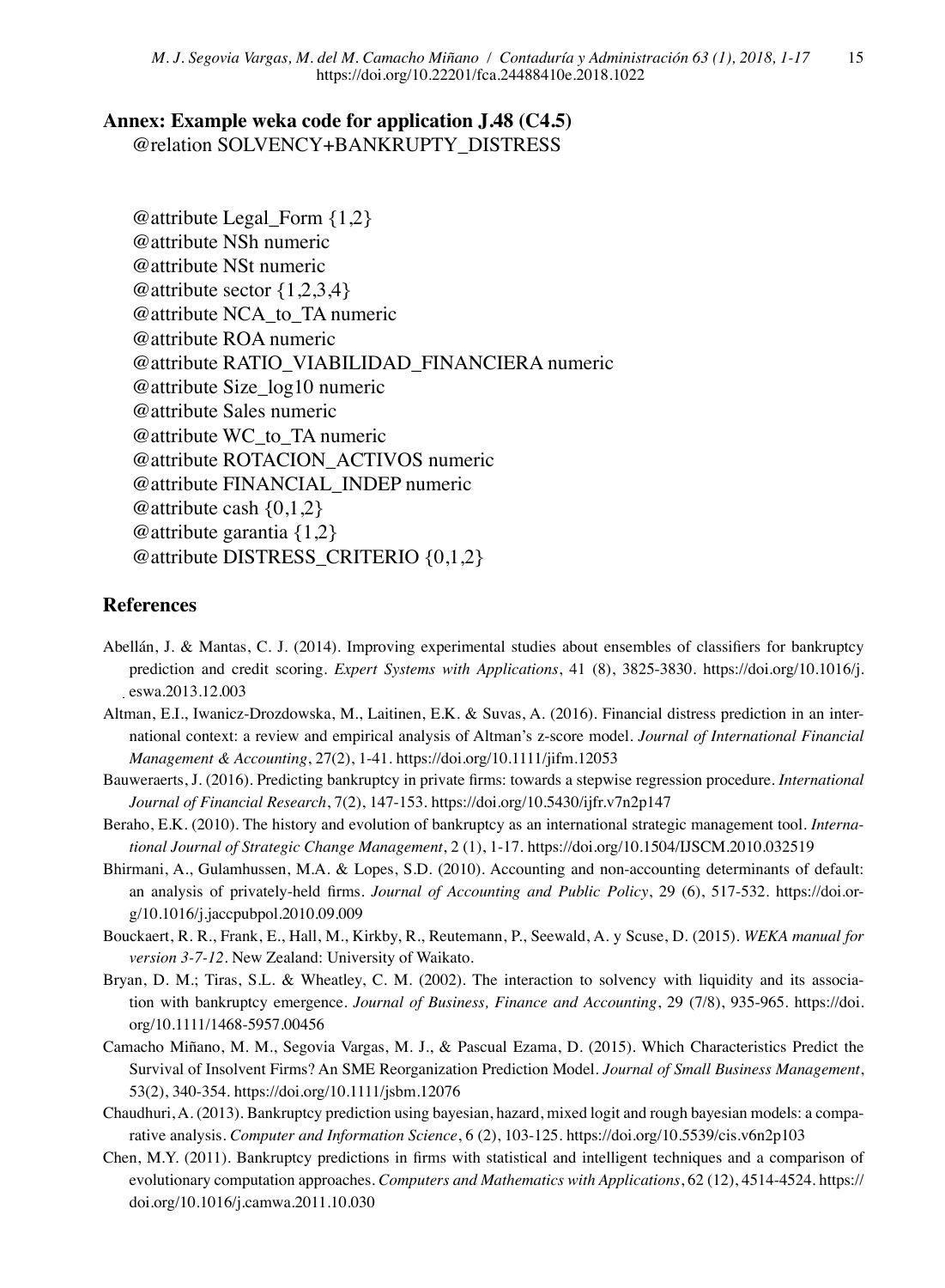- Contreras, G.; Segovia-Vargas, M.J. & Camacho-Miñano, M.M. (2015): *Análisis de quiebra empresarial: modelo de ecuaciones de estimación generalizadas sobre datos panel*. Tesis doctoral UCM. http://eprints.sim.ucm. es/37377/1/T37123.pdf
- Díaz, Z.; Sanchis, A. & Segovia, M.J. (2009). *Analysis of Financial Instability by Means of Decision Trees and Lists*, Bailly, R.O. (ed.) in Emerging Topics in Macroeconomics, NY: Editorial Nova Publishers, 303-327.
- Du Jardin, P. (2015). Bankruptcy prediction using terminal failure processes. *European Journal of Operational Research*, 242(1), 286-303. https://doi.org/10.1016/j.ejor.2014.09.059
- Fernández, A. I. (2004). La reforma concursal: ¿un diseño eficiente?. *Universia Business Review*, 2, 94-103.
- Fernández del Pozo, L. (2010). *El régimen jurídico preconcursal de los acuerdos de refinanciación (d.ad.4ºLC). Propuesta de reforma legislativa*. Cuadernos de Derecho Registral. Madrid: Colegio de Registradores de la Propiedad, Fundación Registral.
- Georgescu, I., & Baciu, E. C. (2014). The Effect of Economic Crisis on Eastern European Insolvency. *Procedia Economics and Finance*, 15, 784-791. https://doi.org/10.1016/S2212-5671(14)00506-1
- Gutiérrez, P.A., Segovia-Vargas, M.J., Salcedo-Sanz S., Hervás-Martínez, C., Sanchis A.D., Portilla-Figueras J.A. & Fernández-Navarro, F. (2010). Hybridizing Logistic Regression with Product Unit and RBFnetworks for accurate detection and prediction of banking crises, *OMEGA*, 38 (5), 333-344. https://doi.org/10.1016/j.omega.2009.11.001
- Hernández-Arranz, M. (2009). *Fase preconcursal (art. 5.3 LC): los acreedores también podrían beneficiarse en algunos casos*. Disponible en: http://www.unive.es/default.asp?menu=laboratorio&id=83 [20 enero 2016]
- Koyuncugil, A.S. & Ozgulbas, N. (2012). Financial early warning system model and data mining application for risk detection. *Expert Systems with Applications*, 39 (6), 6238-6253. https://doi.org/10.1016/j.eswa.2011.12.021
- Krivogorsky, V. Grudnitski, G. & Dick, W. (2011). Bank debt and performance of Continental European firms. International *Journal of Economics and Business Research*, 3 (6), 593-608. https://doi.org/10.1504/IJEBR.2011.043055
- Kumar, P.R. & Ravi, V. (2007). Bankruptcy prediction in banks and firms via statistical and intelligent techniques- A review. *European Journal of Operation Research*, 180 (1), 1-28. https://doi.org/10.1016/j.ejor.2006.08.043
- Laporta, R., López de Silanes, F., Shleifer, A. & Vishny, R.W., (1998). Law and finance. *Journal of Political Economy*, 106 (6), 1113-1155. https://doi.org/10.1086/250042
- Lee, S.H., Yamakawa, Y., Peng, M.W. & Barney, J.B., (2011). How do bankruptcy laws affect entrepreneurship development around the world? *Journal of Business Venturing*, 26 (5), 505-520. https://doi.org/10.1016/j.jbusvent.2010.05.001
- Levine R. (1998). The legal environment banks and long run economic growth. *Journal of Money, Credit and Banking*, 30(3), 596-613. https://doi.org/10.2307/2601259
- Mongrut Montalván, S., Alberti Delgado, F.I., O'Shee D.F. & Akamine Yamashiro, M. (2011). Determinantes de la insolvencia empresarial en el Perú. *Academia, Revista Latinoamericana de Administración*, 47, 126-139.
- Olivencia Ruiz, M. (2015). Concurso y preconcurso. Revista de derecho concursal y paraconcursal: *Anales de Doctrina, Praxis, Jurisprudencia y Legislación*, 22, 11-18.
- Pindado, J., Rodriguez, L., & de la Torre, C. (2008). How do insolvency codes affect a firm's investment?. *International Review of Law and Economics*, 28(4), 227-238. https://doi.org/10.1016/j.irle.2008.08.001
- Pulgar Ezquerra, J. (2011). *Acuerdos de refinanciación y Escudos Protectores en la reforma de la LC española* 22/2003. Diario LA LEY, 7731, 1-6.
- Quinlan, J.R. (1993). *C4.5: Programs for Machine Learning*. Morgan Kaufmann: California.
- Quinlan, J. R. (2014). *C4. 5: programs for machine learning*. Elsevier.
- Rivero Romero, J. (2009) *Análisis de estados financieros*. Madrid: Editorial Edisofer.
- Rojas Vertiz, R.M. (2002). *El nuevo concurso mercantil en México. Boletín Mexicano de Derecho Comparado*, No. 105, septiembre-diciembre. Disponible en: http://biblio.juridicas.unam.mx/revista/DerechoComparado/numero/105/el/el12.htm [20 enero 2016]
- Rose-Green, E. & Lovata, L. (2013). The relationship between firms' characteristics in the periods prior to bankruptcy filing and bankruptcy outcome. *Accounting and Finance Research*, 2 (1), 97-109. https://doi.org/10.5430/afr. v2n1p97
- Saez-Santurtun Prieto, J. (2010). Efectos de la legislación concursal en la crisis empresarial: luces y sombras. *Anales de la Academia Matritense del Notariado*, 50, 327-354.